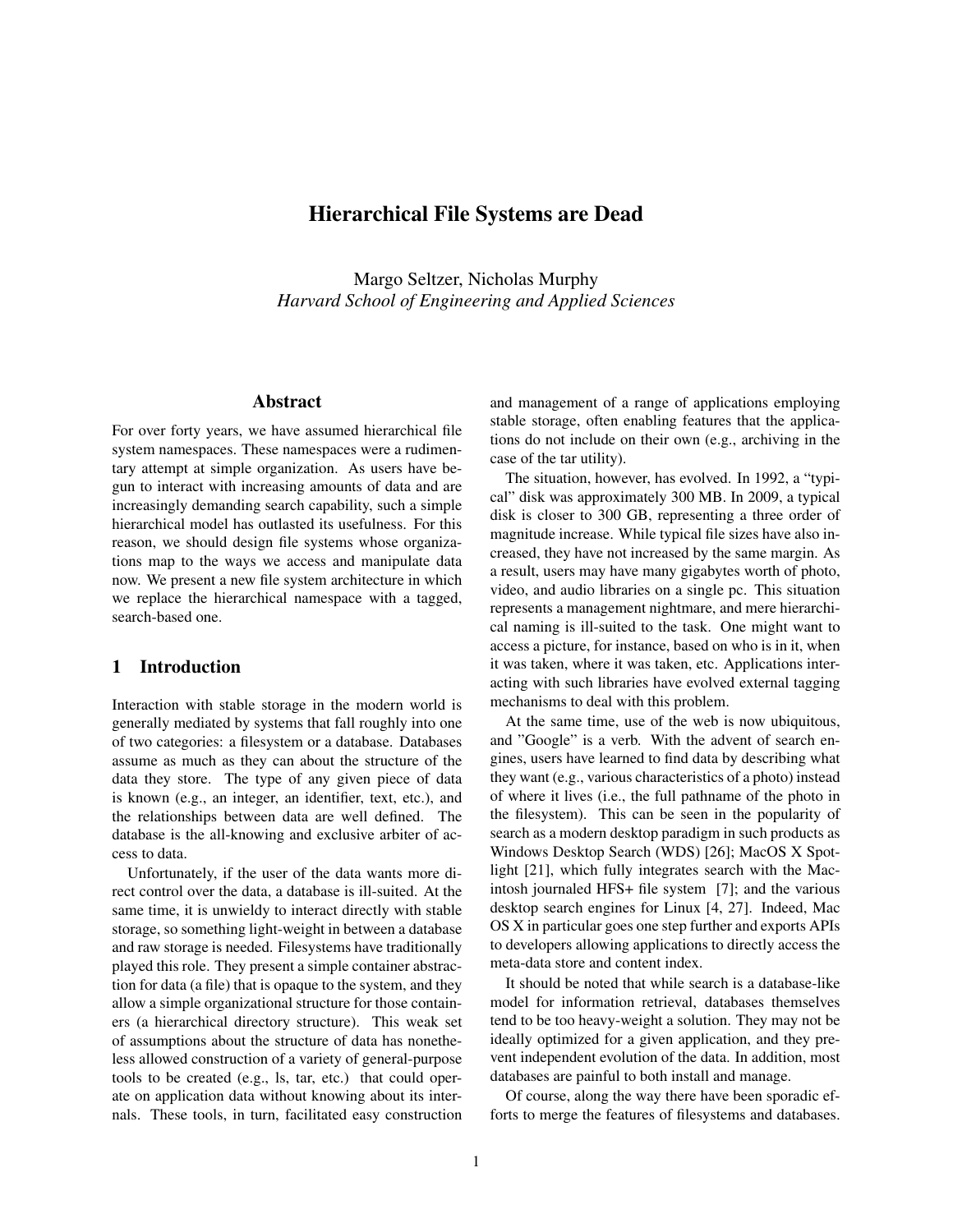The file systems community began to adopt components of database technology: journaling (logging) [1, 2, 6], transactions [5, 12, 15, 17, 18], and btrees [5, 12, 25]. Periodically, researchers suggested that we should begin thinking of our file systems more like databases. First, in 1991, Gifford et. al proposed the semantic file system, which allowed users to create virtual directories organized by attributes rather than by hierarchical names [19]. In 1993, Olson proposed implementing the file system on top of a database, providing querybased access to file system data [8]. But the hierarchical directory structure has always remained as the central filesystem abstraction. We believe it is time to finally get rid of the hierarchical namespace it in favor of a more search-friendly storage system. The hierarchical directory model is an increasingly irrelevant historical relic, and its burial is overdue.

#### 2 The Hierarchical Namespace Albatross

But what does our aging filesystem infrastructure cost? Is it such a burden? We argue that a hierarchical namespace suffers from the following problems:

#### 2.1 Irrelevance

Users no longer know where there files are stored. Moreover, they tend to access their data in a more search-based fashion. We encourage the skeptical reader to ask nontechnical friends where their email is physically located. Can even you, the technically savvy user, produce a pathname to your personal email? Your Quicken files? The last Word document you edited? The last program you ran? For that matter, how many files are on your desktop right now? How many of them are related to each other?

# 2.2 Restrictiveness

There is no single, canonical categorization of a piece of data, and imposing one in the form of a full pathname conflates naming (how a piece of data is identified) with access (how to retrieve that piece of data). Much as a single piece of clothing may belong to multiple outfits, a single piece of data may belong to multiple collections. Note that we are not condemning hierarchy in general; indeed, hierarchy can be useful in a variety of situations. Rather, we are arguing against canonizing any particular hierarchy. A data item may have many names, all equally useful and even equally used.

Note, for instance, that the Unix Fast File System [13] attempts to group items logically in the same directory in the same (or a nearby) cylinder group. If those items are always accessed together, this arrangement works well, but what if the data are accessed in different ways, or access patterns evolve over time? MacCormack [11] noted, for instance, that while software architects frequently organize code into directories according to functionality, after a few years, the software's actual structure and interactions do not match the architect's initial vision. Even with appropriate clustering, Stein [22] notes that modern storage systems often violate assumptions made by existing filesystems anyway, and thus any performance gains by such clustering may be illusory to begin with. His work focused on the effect of systems like SANs, but upcoming solid-state drives, for which sequential access may no longer be fastest, will have the same effect.

## 2.3 Performance Limiting

In 1981, Stonebraker noted that implementing a database on top of a file system adds a superfluous level of indirection to data access [23]. This has not changed. Consider the path between a search term and a data block in most systems today. First, we look up the search term in an indexing system, which is built on top of files in the file system. Translating from search term to the file in which it is found requires traversing two indices: the search index and the physical index (i.e., file system direct/indirect blocks). That search yields a file name. We now navigate the hierarchical namespace, which is another type of index traversal, which could require multiple subsequent index traversals depending on the length of the path and the number of entries in each directory in the path. Finally, we have reached the meta-data for the file we want, and we have one last index traversal of the physical structure of that file. At a minimum, we encountered four index traversals; at a maximum, many more. Even if a system can capture all the indexes in memory, these multiple indexes place pressure on the processor caches.

Additionally, in today's multicore world, parallelism is becoming increasingly important, and a hierarchy imposes unnecessary concurrency bottlenecks. For instance, the directories /home/nick and /home/margo are functionally unrelated most of the time, yet accessing them requires synchronizing read access through a shared ancestor directory. A file system hierarchy is a simple indexing structure with obvious hotspots; better indexing structures with fewer hotspots exist, so we should take advantage of them.

We therefore posit the following basis of a modern filesystem:

• Backwards compatibility – With so much of the world currently built on top of hierarchical namespaces, a storage system is not useful without some support for backwards compatibility in interface if not in disk layout.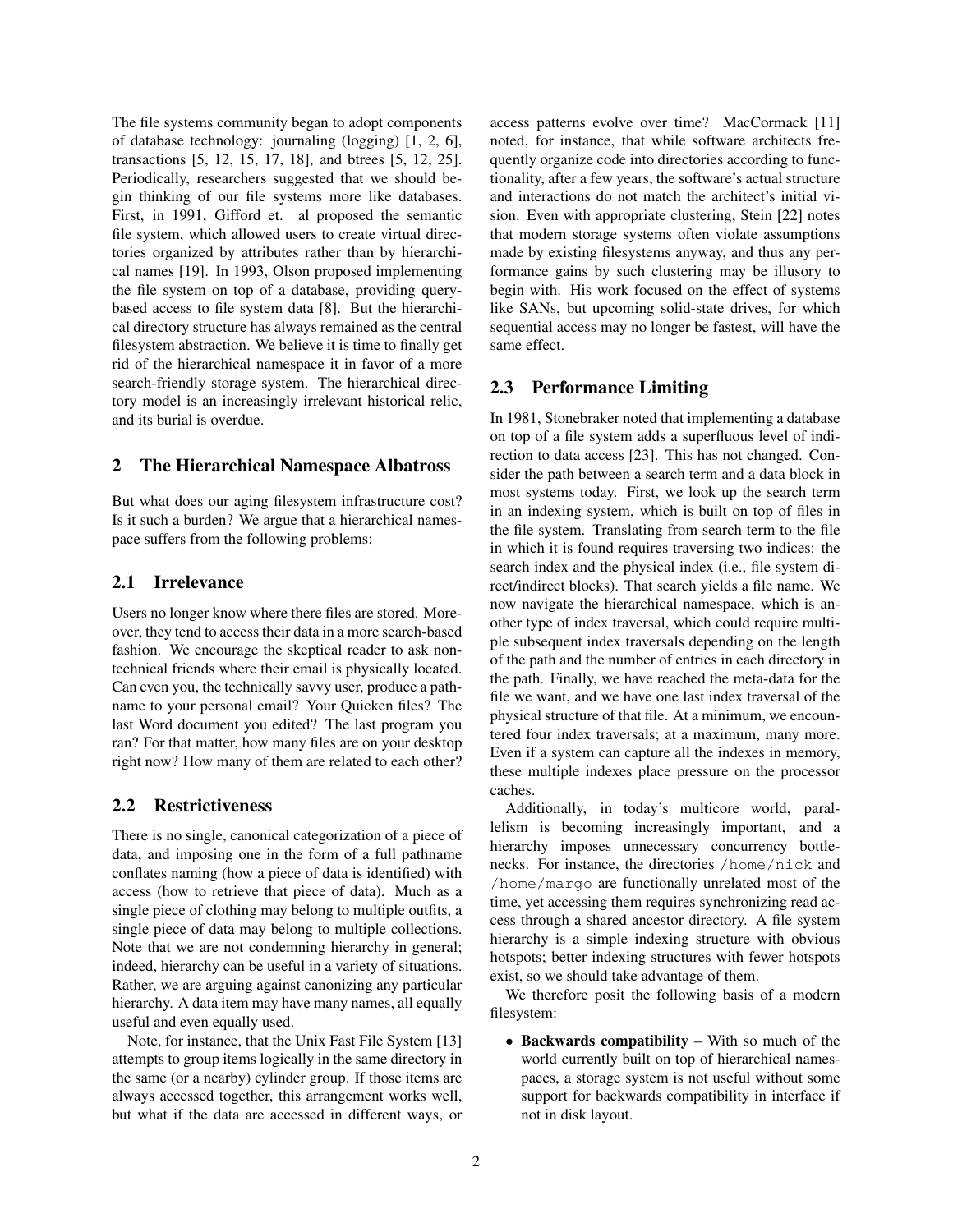- Separate naming from access The way one locates a piece of data should not be tied to how it is accessed, and multiple (potentially arbitrary) means of location should be supported.
- Data agnostic Applications should be able to impose their own structure on the data items they store, and as such the filesystem should treat data items as opaque sets of bytes.
- Direct access to data As the filesystem should be the thinnest possible veneer that is still useful over storage, it should allow direct access to data items. If an application knows exactly which data item it needs, it should be able to retrieve it directly.

#### 3 hFAD: A New File System Architecture

We have developed a new file system architecture, hFAD (Hierarchical Filesystems are Dead). hFAD eschews a hierarchical namespace, instead using a tagged, searchbased namespace. We present the system architecture and a brief discussion of our implementation approach.

At its lowest level, hFAD resembles an object-based storage device (OSD) [14]. Storage objects have a unique ID, and higher layers of the system access these objects by their ID. Unlike traditional OSDs, our objects are fully byte-accessible: not only can you read bytes from the object, but you can insert bytes into the middle of objects, remove bytes from the middle, etc.

Internally hFAD requires an indexing infrastructure that supports its novel, search-based API. The indexing structure contains an extensible collection of indices facilitating multiple naming modes and types of search. Figure 1 shows the hFAD architecture. In the following sections, we step through each of the major architectural components of the system and then conclude with a discussion of how we are implementing the components.

# 3.1 API

There are two main components to the native hFAD API. The naming interfaces map tagged search-terms to objects. The access interfaces manipulate an object, once it has been located.

### 3.1.1 Naming Interfaces

An object is named by one or more tag/value pairs. A tag tells hFAD how to interpret the value and in which of multiple indexes to search for the value. For example, we support POSIX naming as a thin layer atop the native API. A naming operation on POSIX path P translates into a lookup on the tag/value pair: POSIX/P. Note that a POSIX path is simply one name among many possible names. A full text search on search terms  $S_1$ ,  $S_2$ , ...  $S_n$  translates into a naming operation on the vector of tag/value pairs of the form FULLTEXT/ $S_1$ , FULLTEXT/ $S_2$ , etc. As one would expect, the result of such an operation is the conjunction of the results of an index lookup for each element in the vector. Naming operations can return multiple items (which will be returned in an unspecified order). Moreover, no query need uniquely define a data item. Only the identifier for the data in the OSD layer must be unique.

#### 3.1.2 Access Interfaces

The access interfaces support reading and writing as standard filesystems do, but due to our implementation (see 4) we can easily also support insertion and removal operations, enabling inserts into the middle of objects and truncates from anywhere in the file. To support this feature, we add an insert and a truncate call.

The read and write calls are compatible with POSIX for ease of supporting legacy applications. The insert call takes arguments identical to the write call, but instead of overwriting bytes in the middle of a file, it inserts those bytes into the appropriate position, growing the file by the number of bytes being inserted. Both insert and write can be used to append data to a file.

Truncation is similarly extended. While the POSIX truncate takes a single  $\circ$  f f\_t with the number of bytes to truncate from the end of the file, hFAD takes two



Figure 1: hFAD Architecture Index stores combined with arbitrary-length extents provide the primary means of accessing stable storage. A POSIX interface can easily be implemented on top of these services.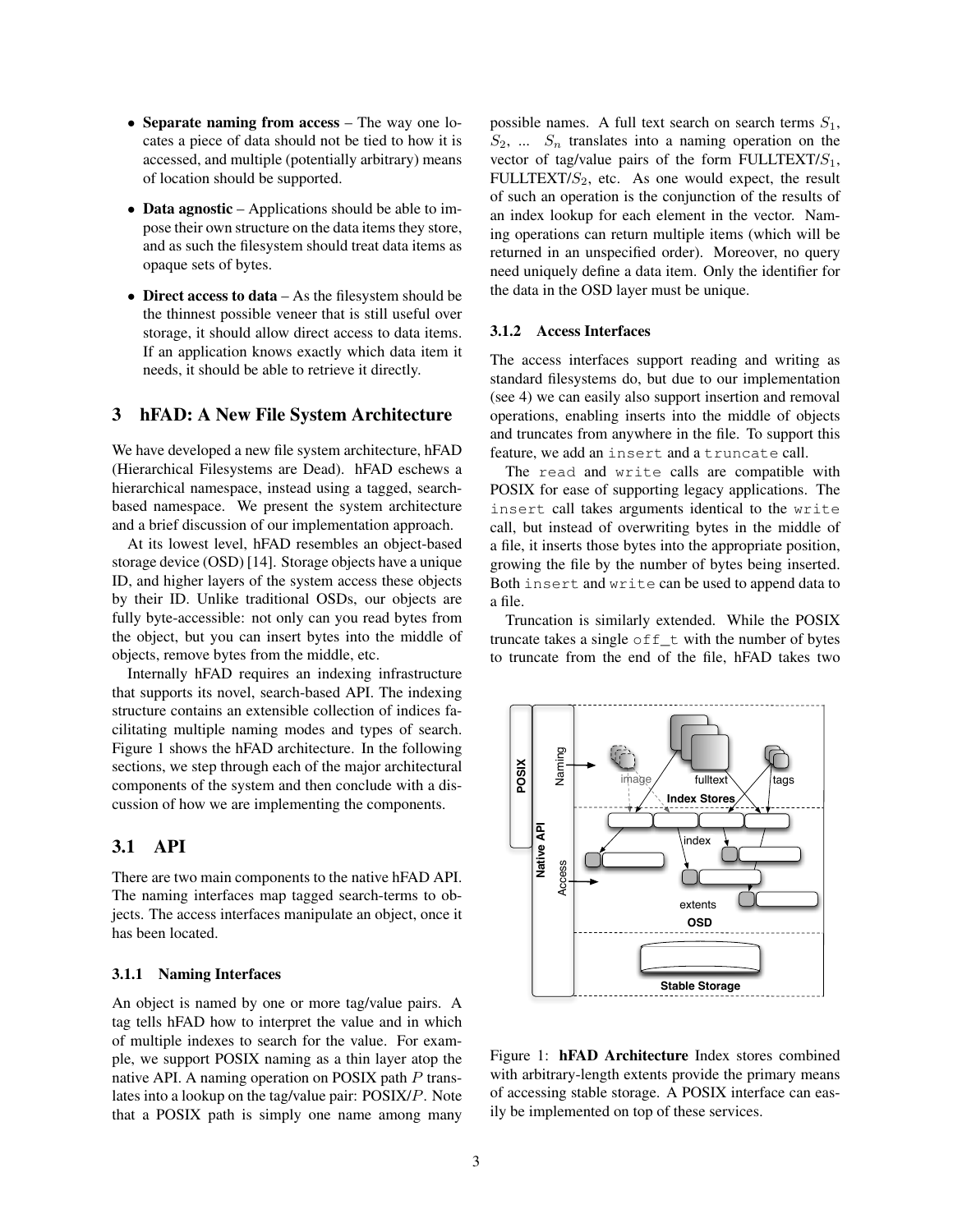| Use          | Tag             | Value             |
|--------------|-----------------|-------------------|
|              |                 |                   |
| <b>POSIX</b> | <b>POSIX</b>    | pathname          |
| Search       | <b>FULLTEXT</b> | term              |
| Manual       | <b>USER</b>     | logname           |
|              | <b>UDEF</b>     | annotations       |
| Applications | APP             | application name  |
|              | <b>USER</b>     | logname           |
| FastPath     | נ וו            | object identifier |
|              |                 |                   |

Table 1: Type/Value pairs for different API uses. Callers into the Native API use different tags to identify different kind of values. For example, a regular keyword search specifies the FULLTEXT tag for all search terms. Applications tag items with the application name and the user who ran the application. Users can also add tags manually using the UDEF tag.

off\_t's, an offset and length, indicating exactly which bytes to remove from the file.

#### 3.2 Index Stores

We specify an extensible index store to facilitate efficient search on rich data types. Given one or more type/value specifications, the collection of index stores must return a list of objects IDs matching the search terms. Just as the database community is moving away from a onesize-fits-all approach to data management [24], we believe that efficient access requires multiple indexing approaches. For example, a key/value store suffices for simple attributes, but not for full-text, and neither a fulltext index nor a key/value store is likely to be suitable for image indexing.

In earlier work, we discovered that tagging indexed data provides valuable information to help in query processing [3]. Building on this experience, we have identified several types of tags we believe will expedite file search as well. Table 1 shows how different use cases will use different types of tags in their requests.

The index store layer is designed to support multiple indices. While keywords and pathnames might be easily stored in the same index, we want to leave open the possibility of extending hFAD with arbitrary index types, such as indices on images, sound, etc. A special tag,  $ID$ , indicates that the value is actually a unique object ID, supporting object reference caching inside applications.

#### 3.3 OSD Layer

The storage layer is responsible for presenting the abstraction of a uniquely identified container of bytes. Each such container (object) has associated meta-data identifying the object's security attributes, its last access and modified times, and its size. The OSD layer is comparable to the ZFS Data Management Unit (DMU)[20], although the DMU provides collections of objects (objsets) as an abstraction and we do not. In ZFS, the DMU is a transactional object store; in hFAD, the OSD may be transactional, but this is an implementation decision, not a requirement.

#### 3.4 Implementation

While we presented our architecture top-down, the implementation is easiest to understand bottom up.

We use Linux/FUSE to implement our hFAB prototype. The lowest layer of the OSD is a buddy storage allocator [9]. We've ported both Berkeley DB [16] and Lucene [10] to sit atop the raw device and the storage allocator. We allocate objects into variable sized extents. We represent objects in the OSD as Berkeley DB (BDB) btree databases whose keys are file offsets where extents begin and whose data items are the disk addresses and lengths corresponding to those offsets. As noted above, the use of btrees gives us the capability to insert and truncate with little implementation effort.

We use a NULL key value in the Btree to store the meta-data associated with an object. Indeed, POSIX metadata can easily be stored in a similar fashion as a unique key (or set of unique keys) for a file's btree. Directories also potentially map nicely onto btrees as well.

We also use BDB Btrees to map unique object IDs (OID) to the meta-data for an object and for all string indexes other than the full text search. Finally, we use Lucene for full-text search indices, and we use background threads to perform lazy full-text indexing.

Finally, the APIs are implemented as a thin layer on top of the index stores.

### 4 Open Questions

Obviously, the description of hFAD above is incomplete, and there are a variety of open research questions associated with this work. Among them:

- Should hFAD support arbitrary types of indexing through, for example, a plug-in model? If so, how?
- Could/should we employ ideas from the semantic filesystem work to extend the notion of a "current directory" to be an iterative refinement of a search?
- How much should the index stores do? Should they support arbitrary boolean queries? Should they include full-fledged query optimizers? How much control should they expose to filesystem clients?